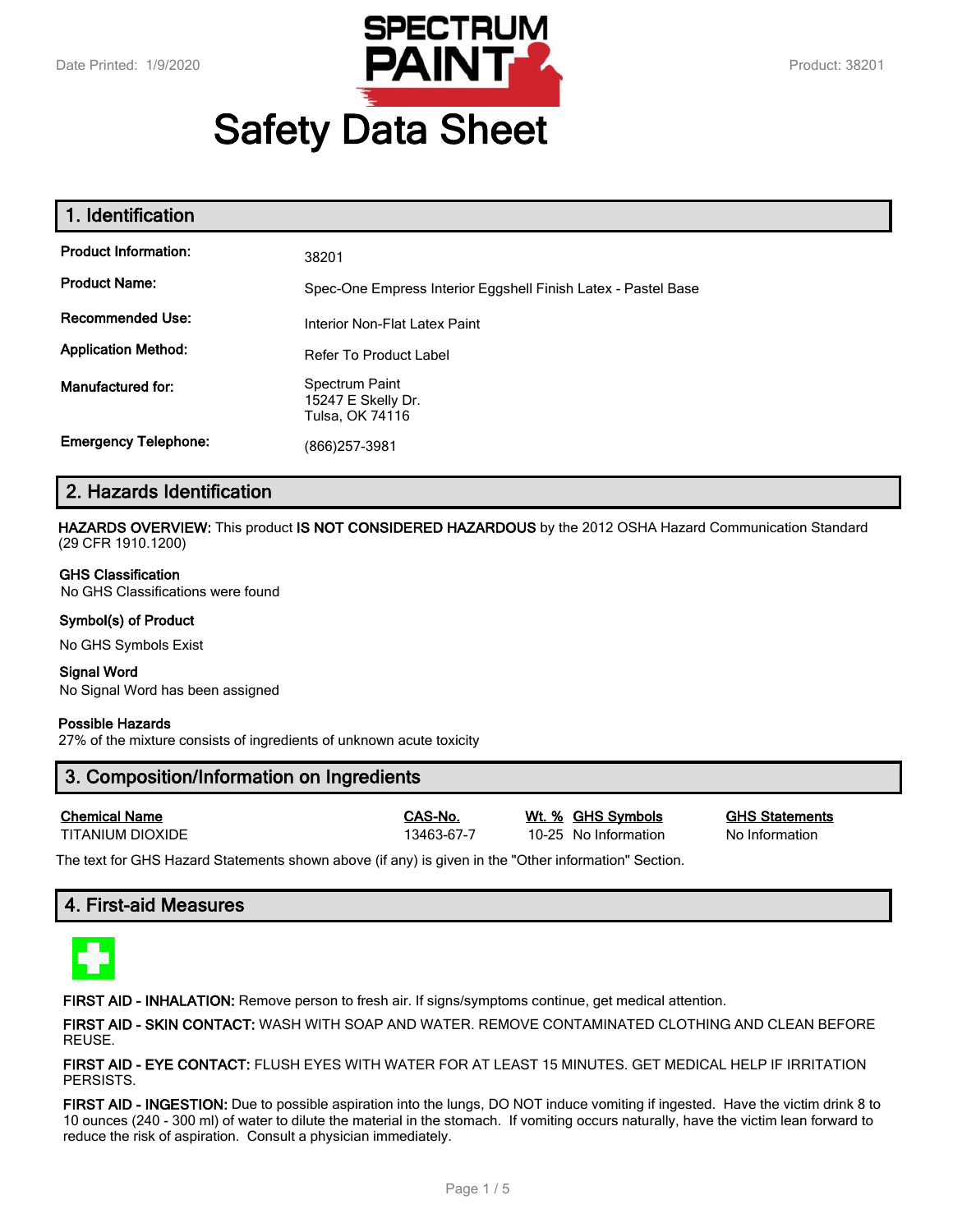# **5. Fire-fighting Measures**

**UNUSUAL FIRE AND EXPLOSION HAZARDS:** Container may rupture on heating.

**SPECIAL FIREFIGHTING PROCEDURES:** Use a self-contained breathing apparatus with full facepiece operated in pressuredemand or other positive pressure mode. USE WATER SPRAY TO COOL FIRE EXPOSED CONTAINERS.

**EXTINGUISHING MEDIA:** Carbon Dioxide, Dry Chemical, Foam, Water Fog

# **6. Accidental Release Measures**

#### **ENVIRONMENTAL PRECAUTIONS:** No Information

**STEPS TO BE TAKEN IN CASE MATERIAL IS RELEASED OR SPILLED:** ISOLATE HAZARD AREA AND KEEP UNNECESSARY PEOPLE AWAY. DO NOT ALLOW THE LIQUID TO ENTER INTO ANY SEWERS, ONTO THE GROUND OR INTO ANY BODY OF WATER. FOR LARGE SPILLS, USE A DIKE AND PUMP INTO APPROPRIATE CONTAINERS. SMALL SPILLS, DILUTE WITH WATER AND RECOVER OR USE NON-COMBUSTIBLE ABSORBENT MATERIAL AND SHOVEL INTO WASTE CONTAINERS.

# **7. Handling and Storage**



**HANDLING:** KEEP FROM FREEZING.

**STORAGE:** Store in a cool dry area. KEEP OUT OF REACH OF CHILDREN.

## **8. Exposure Controls/Personal Protection**

| Ingredients with Occupational Exposure Limits |                      |                       |                          |                         |  |
|-----------------------------------------------|----------------------|-----------------------|--------------------------|-------------------------|--|
| <b>Chemical Name</b>                          | <b>ACGIH TLV-TWA</b> | <b>ACGIH-TLV STEL</b> | <b>OSHA PEL-TWA</b>      | <b>OSHA PEL-CEILING</b> |  |
| TITANIUM DIOXIDE                              | $10 \text{ ma/m}$ 3  | N.E.                  | 15 mg/m3 (Total<br>dust) | N.E.                    |  |

**Further Advice: MEL = Maximum Exposure Limit OES = Occupational Exposure Standard SUP = Supplier's Recommendation Sk = Skin Sensitizer N.E. = Not Established**

#### **Personal Protection**



**RESPIRATORY PROTECTION:** In order to avoid inhalation of spray-mist and sanding dust, all spraying and sanding must be done wearing adequate respirator.



**SKIN PROTECTION:** Sensitive individuals should wear gloves to prevent repeated contact.



**EYE PROTECTION:** Safety glasses with side-shields



**OTHER PROTECTIVE EQUIPMENT:** No Information



**HYGIENIC PRACTICES:** Wash hands before eating, drinking, or smoking.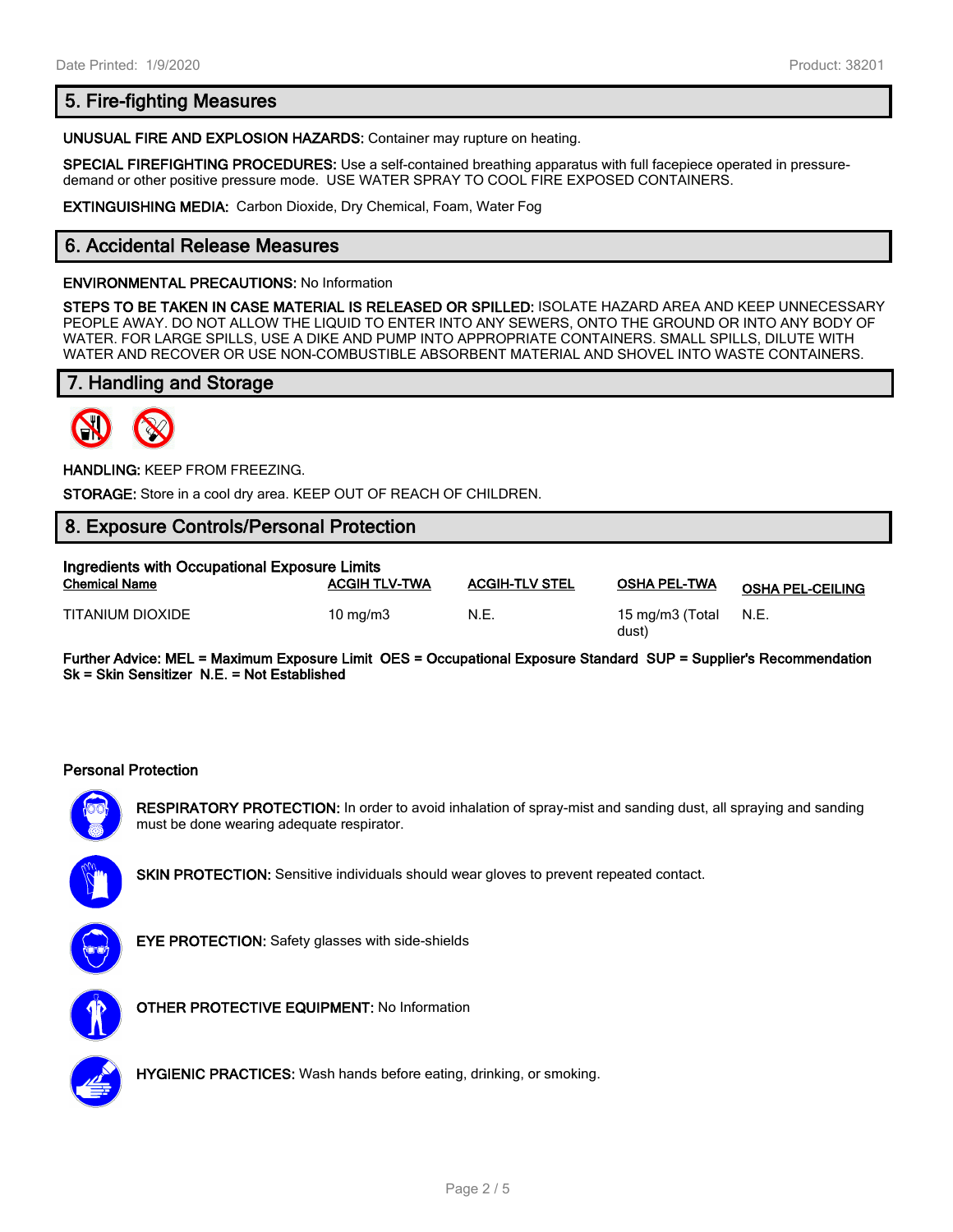# **9. Physical and Chemical Properties**

| Appearance:<br>Odor:<br>Density, Ib/gal:<br>Freeze Point, °C:<br><b>Solubility in Water:</b><br>Decomposition temperature, °C | Thick Liguid<br>Slight Ammonia Odor<br>$10.83 - 11.23$<br>No Information<br>No Information<br>No Information | <b>Physical State:</b><br><b>Odor Threshold:</b><br>pH:<br>Viscosity:<br>Partition Coefficient, n-octanol/<br>water: | Liguid<br>No Information<br>No Information<br>No Information<br>No Information |
|-------------------------------------------------------------------------------------------------------------------------------|--------------------------------------------------------------------------------------------------------------|----------------------------------------------------------------------------------------------------------------------|--------------------------------------------------------------------------------|
| Boiling Range, °C:                                                                                                            | $98 - 104$                                                                                                   | <b>Explosive Limits, %:</b>                                                                                          | N/A                                                                            |
| Combustibility:                                                                                                               | Does Not Support Combustion                                                                                  | Flash Point, °C:                                                                                                     | Not Applicable                                                                 |
| <b>Evaporation Rate:</b>                                                                                                      | Slower Than Ether                                                                                            | Auto-Ignition Temperature, °C                                                                                        | No Information                                                                 |
| <b>Vapor Density:</b>                                                                                                         | Lighter Than Air                                                                                             | Vapor Pressure, mmHg:                                                                                                | No Information                                                                 |

(See "Other information" Section for abbreviation legend)

# **10. Stability and Reactivity**

**STABILITY:** THIS MATERIAL IS STABLE UNDER NORMAL STORAGE AND HANDLING CONDITIONS.

**CONDITIONS TO AVOID:** AVOID HIGH TEMPERATURES AND FREEZING.

**INCOMPATIBILITY:** No Information

**HAZARDOUS DECOMPOSITION PRODUCTS:** MAY GENERATE TOXIC OR IRRITATING COMBUSTION PRODUCTS. MAY GENERATE CARBON MONOXIDE GAS.

## **11. Toxicological Information**



**Practical Experiences**

**EFFECT OF OVEREXPOSURE - INHALATION:** Inhalation may cause irritation to the respiratory tract (nose, mouth, mucous membranes).

**EFFECT OF OVEREXPOSURE - SKIN CONTACT:** PROLONGED OR REPEATED CONTACT MAY CAUSE IRRITATION.

**EFFECT OF OVEREXPOSURE - EYE CONTACT:** MILD EYE IRRITANT.

**EFFECT OF OVEREXPOSURE - INGESTION:** May be harmful if swallowed. May cause gastrointestinal disturbance.

**EFFECT OF OVEREXPOSURE - CHRONIC HAZARDS:** No Information

**CARCINOGENICITY:** IARC lists Titanium Dioxide as a possible human carcinogen (Group 2B) by route of inhalation.

**PRIMARY ROUTE(S) OF ENTRY:** Eye Contact, Ingestion, Inhalation, Skin Contact

#### **Acute Toxicity Values**

**The acute effects of this product have not been tested. Data on individual components are tabulated below**

| CAS-No. | <b>Chemical Name</b>        | Oral LD50           | Dermal LD50    |
|---------|-----------------------------|---------------------|----------------|
|         | 13463-67-7 TITANIUM DIOXIDE | > 5,000 mg/kg (Rat) | > 10,000 mg/kg |

(Rabbit)

**CAS-No. Chemical Name Oral LD50 Dermal LD50 Vapor LC50** N.I.

N.I. = No Information

# **12. Ecological Information**

**ECOLOGICAL INFORMATION:** No Information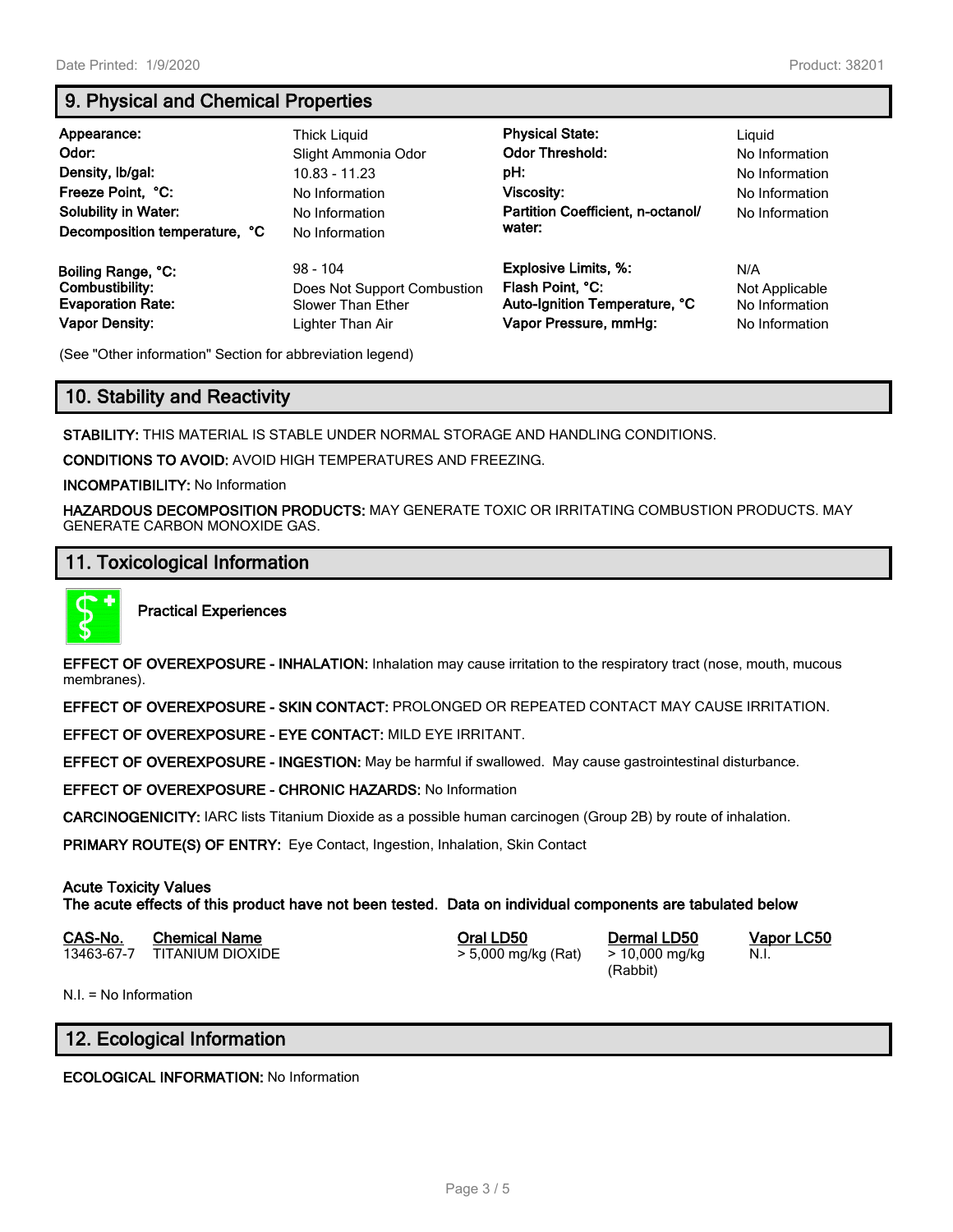# **13. Disposal Information**



#### **Product**

**DISPOSAL METHOD:** DO NOT DUMP INTO ANY SEWERS, ON THE GROUND, OR INTO ANY BODY OF WATER. ALL DISPOSAL METHODS MUST BE IN COMPLIANCE WITH ALL FEDERAL, STATE/PROVINCIAL, AND LOCAL LAWS AND REGULATIONS.

**STEPS TO BE TAKEN IN CASE MATERIAL IS RELEASED OR SPILLED:** ISOLATE HAZARD AREA AND KEEP UNNECESSARY PEOPLE AWAY. DO NOT ALLOW THE LIQUID TO ENTER INTO ANY SEWERS, ONTO THE GROUND OR INTO ANY BODY OF WATER. FOR LARGE SPILLS, USE A DIKE AND PUMP INTO APPROPRIATE CONTAINERS. SMALL SPILLS, DILUTE WITH WATER AND RECOVER OR USE NON-COMBUSTIBLE ABSORBENT MATERIAL AND SHOVEL INTO WASTE CONTAINERS.

# **14. Transport Information**

**SPECIAL TRANSPORT PRECAUTIONS:** Not Regulated by DOT

**DOT Proper Shipping Name:** Not Regulated **Packing Group:** Packing Group: Packing Brown Packing Group: Packing Brown Packing Brown Packing Brown Packing Brown Packing Brown Packing Brown Packing Brown Packing Brown Packing **DOT Technical Name:** Not Regulated

| Packing Group:    | Not Regulated  |
|-------------------|----------------|
| Hazard SubClass:  | Not Regulated  |
| Resp. Guide Page: | No Information |
| DOT UN/NA Number: | Not Regulated  |

# **15. Regulatory Information**

**DOT Hazard Class:** Not Regulated

#### **U.S. Federal Regulations:**

#### **CERCLA - SARA Hazard Category**

This product has been reviewed according to the EPA 'Hazard Categories' promulgated under Sections 311 and 312 of the Superfund Amendment and Reauthorization Act of 1986 (SARA Title III) and is considered, under applicable definitions, to meet the following categories:

None Known

#### **SARA SECTION 313:**

This product contains the following substances subject to the reporting requirements of Section 313 of Title III of the Superfund Amendment and Reauthorization Act of 1986 and 40 CFR part 372:

No Sara 313 components exist in this product.

#### **TOXIC SUBSTANCES CONTROL ACT:**

This product contains the following chemical substances subject to the reporting requirements of TSCA 12(B) if exported from the United States:

No TSCA components exist in this product.

# **U.S. State Regulations: NEW JERSEY RIGHT-TO-KNOW:**

The following materials are non-hazardous, but are among the top five components in this product.

## **Chemical Name CAS-No.**

WATER 7732-18-5 ACRYLIC POLYMER **PROPRIET ACRYLIC POLYMER** 

# **PENNSYLVANIA RIGHT-TO-KNOW**

The following non-hazardous ingredients are present in the product at greater than 3%.

#### **Chemical Name CAS-No.**